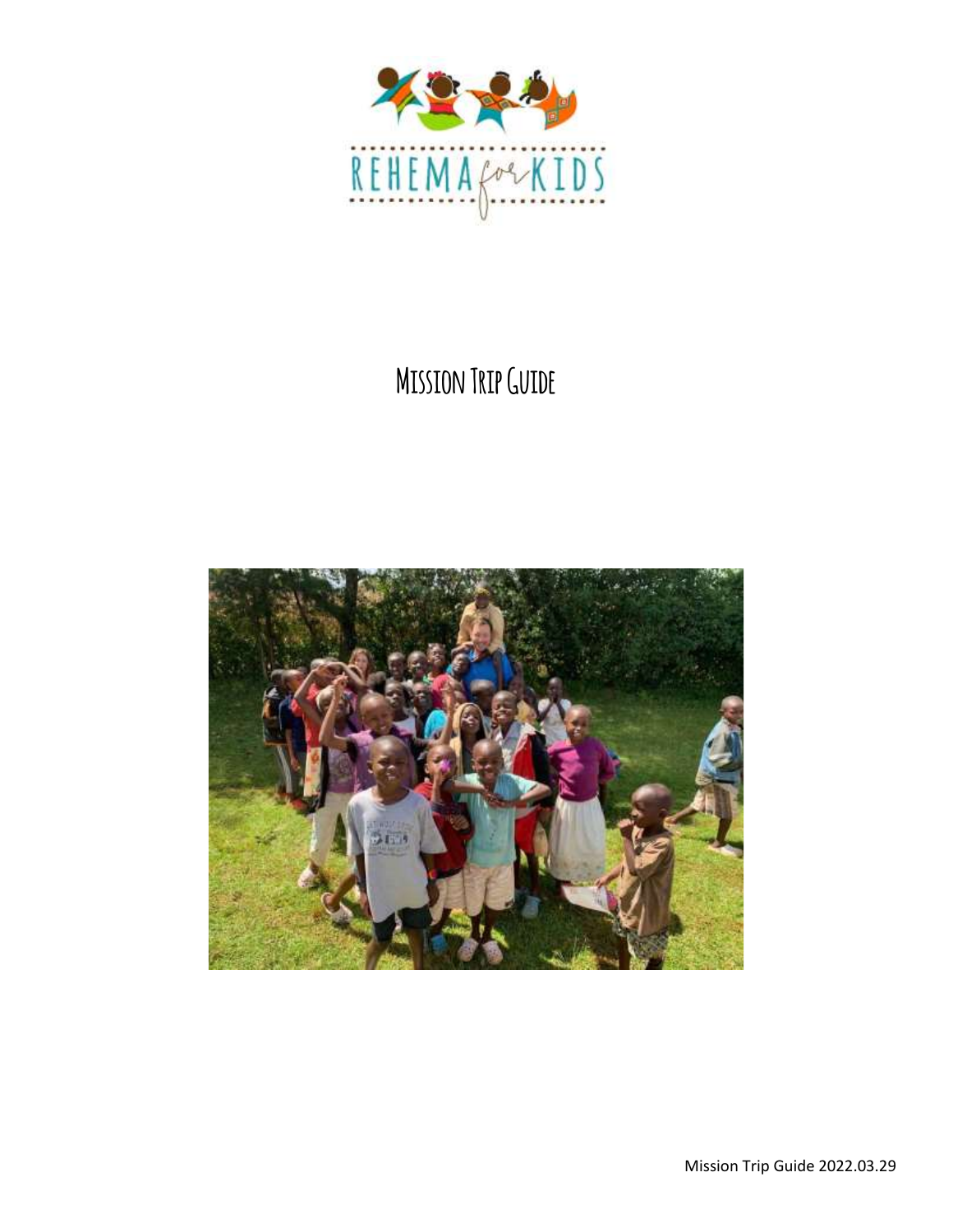# **Karibu (Welcome)!**

We're so honored you're interested in serving at the In Step Children's Home! In Step's mission is to rescue and give new life to abused and abandoned children in Kenya. In Step's vision is that all children in their care rise to their full, God-given potential.

This Mission Trip Guide will help prepare you for your mission trip to In Step. Topics that will be addressed are:

- Facts and Information about Kenya, *Rehema for Kids*, and In Step Children's Home
- What you will need for Visa's and Special Passes
- Room and Board Costs
- **Immunizations**
- Travel Insurance
- Airline Ticketing



The success of our ministries can be attributed to our volunteers' knowledge, passion and commitment to our mission. You will be part of a team that values the individual strengths that each person contributes. The more you learn about In Step Children's Home, and the Kenyan culture, the more effective you will be. If your questions are not answered after reading this Guide, please feel free to contact the Operations Manager at [tcostello@rehemaforkids.org](mailto:tcostello@rehemaforkids.org)

#### **IMPORTANT FACTS ABOUT KENYA**

[Kenya](http://worldpopulationreview.com/countries/kenya-population/) is one of the most varied lands on the planet both in terms of its geography and its ethnic population. The Republic of Kenya sits on the equator where it's bordered by the Indian Ocean, [Tanzania,](http://worldpopulationreview.com/countries/tanzania-population/) [Ethiopia,](http://worldpopulationreview.com/countries/ethiopia-population/) [South](http://worldpopulationreview.com/countries/south-sudan-population/) [Sudan,](http://worldpopulationreview.com/countries/sudan-population/) and [Somalia.](http://worldpopulationreview.com/countries/somalia-population/) In 2019, Kenya has an estimated population of 52.57 million, which ranks 27th in the world.

Despite the steady growth of the economy, more than half of the country's population lives below the poverty line, on less than one US Dollar a day. The most vulnerable are the families and children living in the urban slums, in the arid lands of northern Kenya.

With over 42% of the population below 15 years of age, Kenya faces a high dependency burden, which places pressing demands on social services including education and health care.

In Step Children's Home is situated outside of Kitale, Kenya. Kitale is an agricultural town in northern Rift Valley [Kenya](https://en.wikipedia.org/wiki/Kenya) situated between Mount Elgon and the Cherangani Hills at an elevation of around 6,200. Kitale is the headquarter town of Trans-Nzoia County.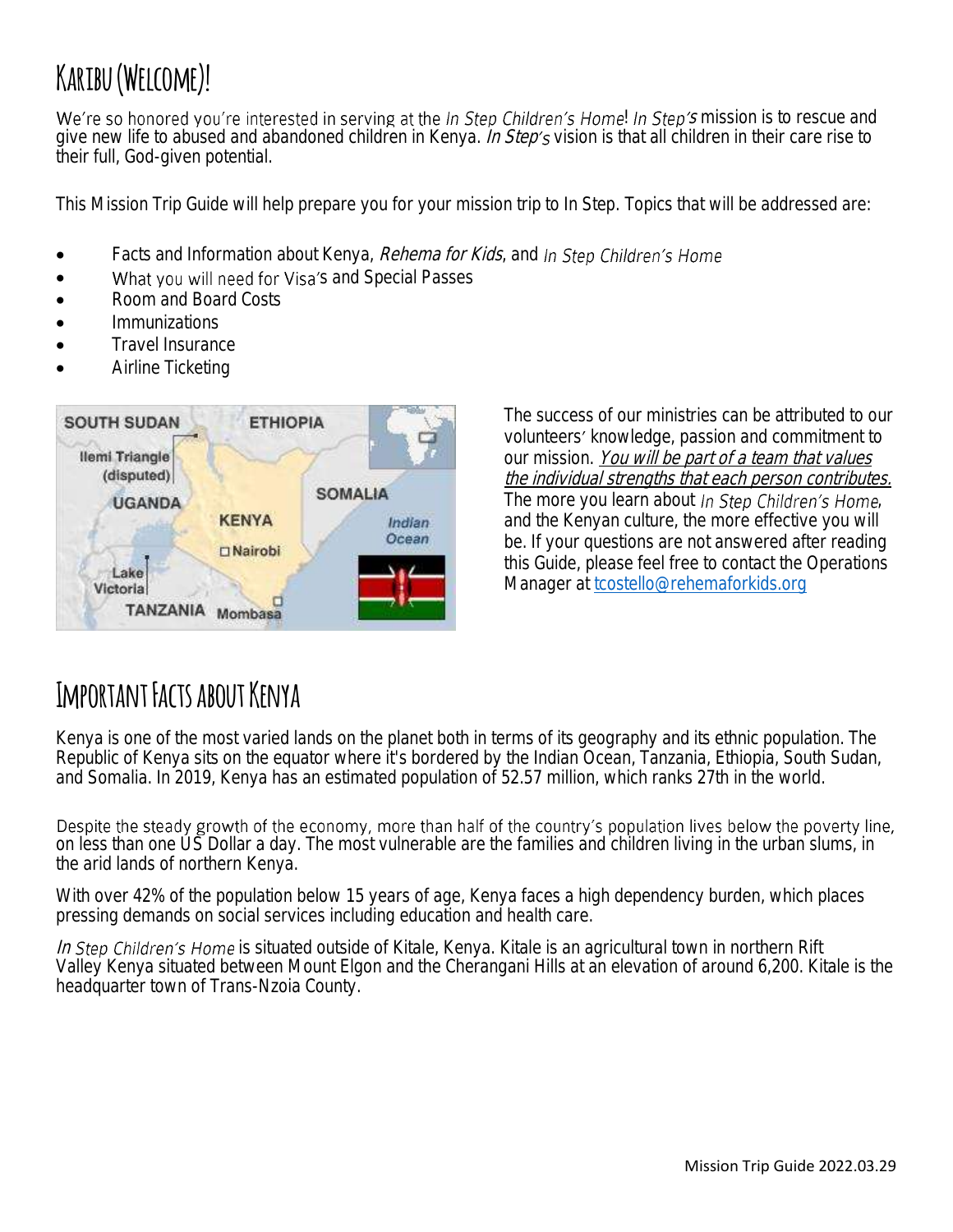The predominant religion in Kenya is Christianity, claimed by about 80% of population. Other faiths practiced are Baha'l, Hinduism, Islam, and traditional African religions.

Life in Kenya runs at a much slower pace. Typically, being on time and schedules are not nearly as important to the local Kenyans as it is to Americans. Keep this in mind as it might mean last minute changes to the team's schedule. It is important to be flexible!

Staple foods in Kenya include ugali (ground maize), beans, rice, fresh greens, kale and cabbage.

Kenya continues to be plagued by high infant mortality, low life expectancy, malnourishment, and HIV/AIDS.



### **Our Statement of Faith**

We believe there is one God eternally existent within the Holy Trinity through God the Father, God the Son, and God the Holy Spirit.

• We believe Jesus Christ is the only Son of God who came to earth in human form, through a virgin birth, to be a once and for all sacrifice and forgiveness for humankind's sins of the past, present, and future.

We believe that Jesus Christ rose from the dead and is seated at the right hand of the Father, and that He will come again to judge the living and the dead.

We believe that the Holy Spirit fills and empowers us with spiritual gifts to do the works that our Heavenly Father has laid out before us.

- We believe that we are saved only by grace through faith in the Lord Jesus Christ.
- We believe the Holy Bible to be the inspired Word of God and the only infallible truth.

## **Our Core Values**

- Walk humbly
- Seek wisdom
- Have faith
- Serve compassionately
- Give thanks
- Pursue excellence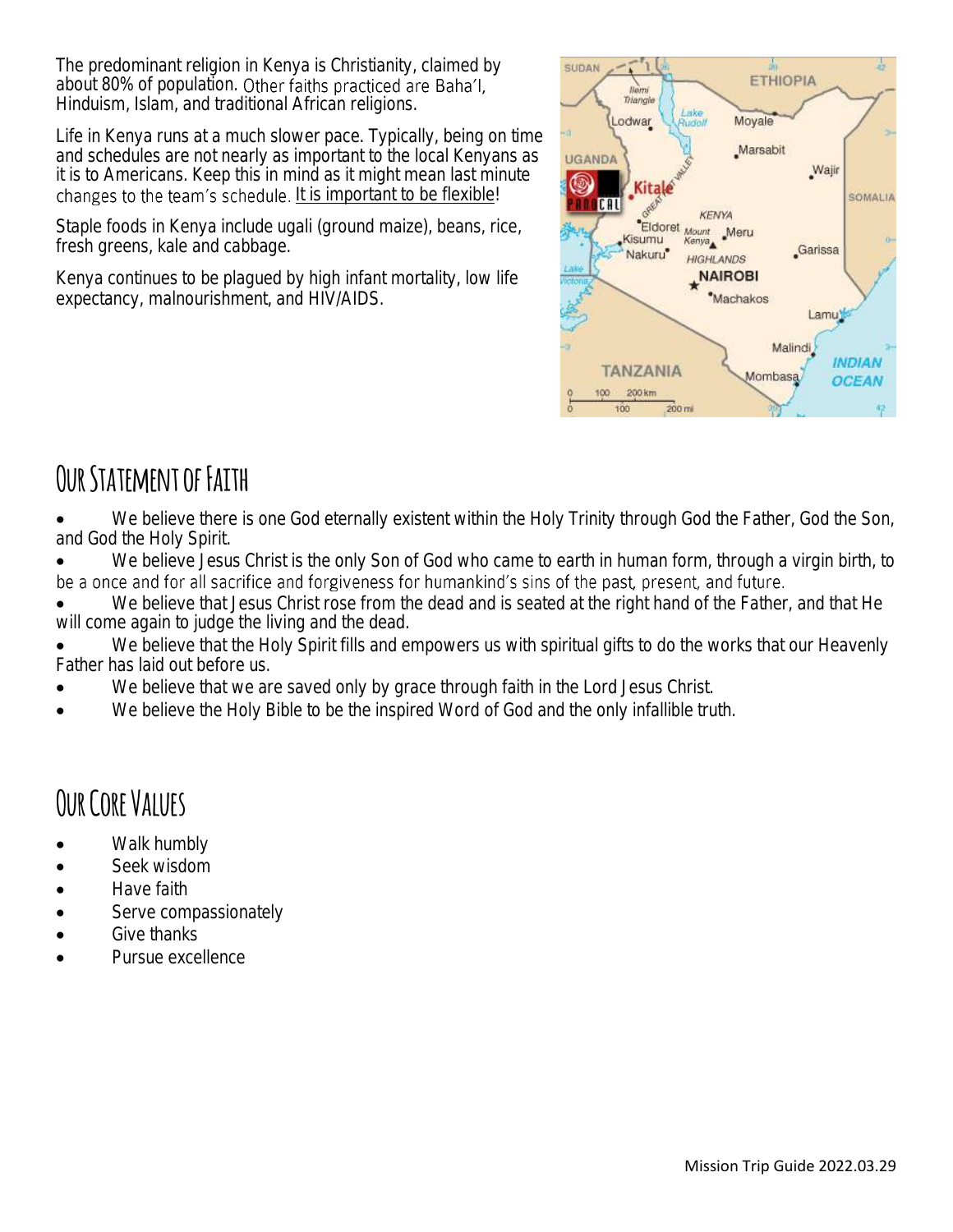To enter the country of Kenya, you will need the following items: a valid passport, a tourist visa and a special pass.

## **Valid Passport**

A valid passport is required before you apply for the Kenyan VISA and Special Permit.

To obtain your passport, you will need to gather several original documents. To learn more about obtaining a passport, visit

[https://travel.state.gov/content/travel/en/passports/need](https://travel.state.gov/content/travel/en/passports/need-passport.html)[passport.html](https://travel.state.gov/content/travel/en/passports/need-passport.html)

(Don't forget you will also need passport pictures at the time of application. No glasses are allowed in these photos. Passport photos can be taken at places with photo services like Walgreens.)



If you are a US citizen, you need to insure the expiration date is more than 6 months after your departure from Kenya and arrival in the US.

## **Kenyan Tourist Visa**

eCitizen is the government website for processing tourist visas within Kenya.

Once you've identified your desired travel dates, contact Rehema for Kids' Operations Manager to see if there are any conflicts of other teams going to *In Step*.

After confirming there are no scheduling conflicts with your stay, you may purchase your airplane tickets.

After purchasing airline tickets, apply for your Tourist Visa by visiting the eCitizen website.

<https://accounts.ecitizen.go.ke/login>

- o Create an account
	- Select Tourist Visa
	- A Tourist Visa is valid for 1-90 days. Do NOT expect to extend it in country.
	- As part of the Tourist Visa application, you must provide your purchased, ticketed flights in PDF format
	- Please note, cost must be paid by credit card.
	- The turnaround time for this step is quick.
- o Once approved, print 3 copies for your travel.
	- One to have with your passport
	- One to leave in your luggage
	- One to send to RFK for their records

#### Information you will need to complete the Tourist Visa application:

1. Address for In Step Children's Home: 31 Mukenga Rd, Cherangani, Kenya, East Africa

2. Email for In Step Children's Home [carlapicicci@rehemainstep.com](mailto:carlapicicci@rehemainstep.com)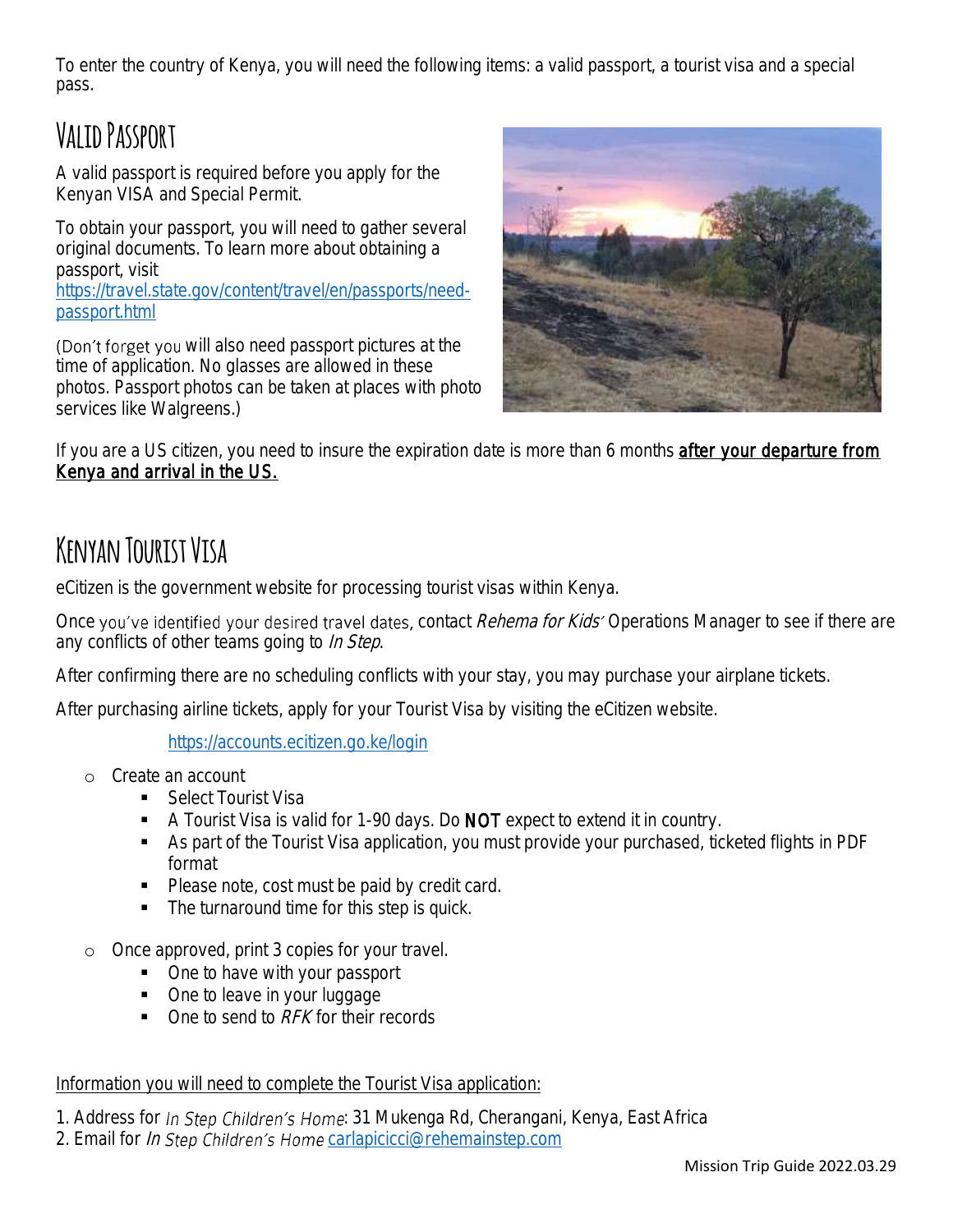- 3. Phone number for In Step Children's Home: 733-44-4419
- 4. Purpose on application for your visit: Visiting In Step Children's Home

## **Special Pass**

In addition to obtaining a Tourist Visa, you will also be required to obtain a special pass. This process is a much longer one and takes about two months to complete. Contact the Rehema for Kids' Operations Manager immediately to begin gathering the required documents (documents required include a resumé, any professional certificates held, any diplomas earned, etc).

The Rehema for Kids' Operations Manager will work with you to submit the required documents. Rehema for Kids uses a third-party company based in in Kenya, Father's Hand, Ltd, to act as an agent in obtaining special passes.

#### **Room and Board**

We ask for reimbursement for ground transportation to and from the airport and a donation of \$25 per day (not to exceed \$300/month) for accommodations and food while at *In Step Children's Home*. **Before traveling, you will** receive an invoice from *Rehema for Kids*. Please send checks to our mailing address 8220 W. Gage Blvd. #130, Kennewick, WA 99336

Each week, member(s) of your team will shop for food, that you will be preparing in the Short Term Missions Team Dorm kitchen. You will need to think about food that you want for breakfast, lunch and dinner when you are purchasing food for the week.

A word of caution: you will need to plan for recipes that can be cooked on a gas cooktop, as the power can go out often in Kenya! Also, remember that the refrigerator is much smaller then you are used to, and will not be able to hold large volumes of cold items.

You are welcome to join the children at evening meals, but you must notify the kitchen of your plans, that morning, so the staff can plan accordingly. The children always love when the "Visitors" join them for meals!

If you feel that you will need to supplement between meals, please bring those with you (e.g. granola bars, nut mixes, etc.)

# **Travel Safety**

For your safety, we recommend checking the US Embassy in Kenya's website often before your trip for timely travel alerts.

# **Immunizations**

There are certain "travel shots" you are required to have before traveling to Kenya. Your local travel clinic (usually operated by your county health department) will be able to provide all the necessary information and medications required for your trip. There are a number of shots that are **required** and most of these are not covered by insurance. Plan to begin this process as early as you have confirmation you are approved to visit In Step Children's Home.

## PREVENTING MALARIA SYMPTOMS

Malaria is very common part of life at In Step Children's Home. It is imperative you inform your doctor you will be visiting an area of Kenya in which malaria is widespread and with your doctor discuss the benefits and risks of taking anti-malarial medication. Your doctor will explain to you while anti-malarial drugs are very effective, they are not 100% effective in preventing malaria. Your doctor may also share with you that some scientific research shows that the malaria parasite can lay dormant in your body (usually in your liver) for an unknown amount of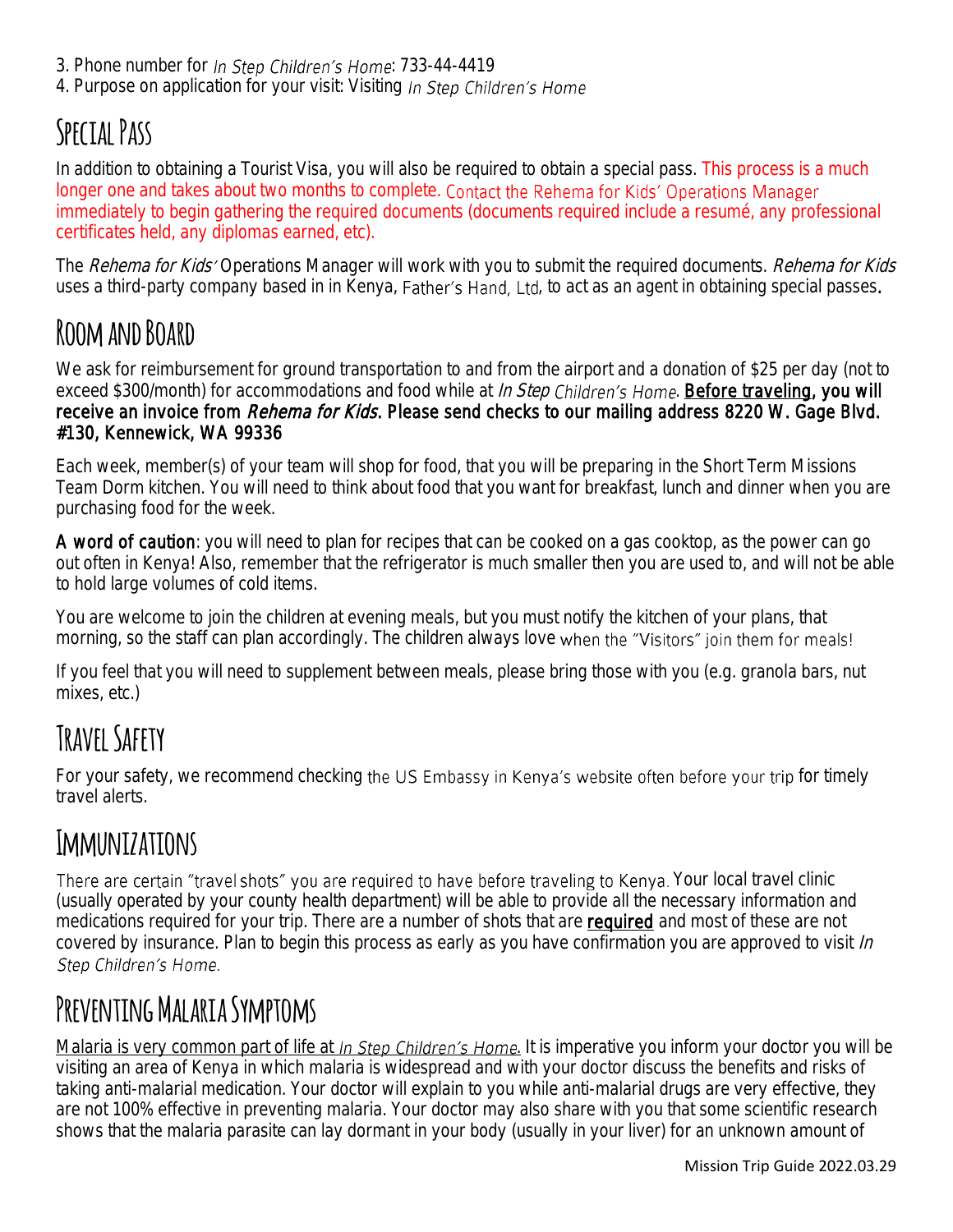time. This means that even years down the line, you could come down with malaria. The research shows that this is not common, but we feel obligated to share this information with you so you may discuss with your doctor prior to visiting Kenya. For more information: [https://www.cdc.gov/malaria/resources/pdf/fsp/repellents\\_2015.pdf](https://www.cdc.gov/malaria/resources/pdf/fsp/repellents_2015.pdf)

We strongly recommend you also pack an insect repellent and take precautionary steps to keep mosquitoes from biting you (e.g. using insect repellent on your skin and clothes).

#### **Travel Insurance**

At minimum, individuals or groups going on a short-term mission trip to In Step Children's Home, must be covered by health insurance. However, we also encourage you to look into travel insurance as well.

Travel insurance helps protect you against travel risks such as lost or stolen luggage, cancellation cover (should you not be able to travel due to unexpected medical reasons) and most importantly, unexpected medical costs when overseas.

There are many different insurance carriers available. We don't have an affiliation with any insurance carrier but a few well known carriers are:

\*International Medical Group:<https://www.imglobal.com/> 866-263-0669 \*Insurance Services of America :<http://missionaryhealth.net/> 800-647-4589 \*Travel Guard:<https://www.travelguard.com/home> 800-826-4919

If you have any questions or concerns, feel free to email the Operations Manager, or give the office a call at 509- 405-8677.

## **Dress Code & What To Pack**

Towels and linens will be provided for you during your stay so no need to bring these. While showers are available, please be mindful hot water is limited on the *In Step* campus.

All visitors are expected to dress modestly: this includes no tank tops, no revealing or see-through clothing. Skirts and/or shorts should come to at least the kneecap. Leggings and athletic pants are acceptable if a longer shirt is worn.

As you begin to pack, please be aware that all laundry is washed by hand. This can be a rough process so do not bring delicate or specialty wash clothing.

The dirt at In Step Children's Home is claylike and red. Avoid bringing any footwear that cannot be washed off easily. Most often, visitors find sneakers, Croc-like shoes and flip flops are easiest to wash. Wellies-style rainboots are also suggested if your visit will coincide with the wet season.

Shampoo & conditioner are available for purchase in nearby stores. However, other haircare products (e.g. hairspray, pomade, gel, mouse, etc.) are not often available for purchase at nearby stores. Other toiletries (e.g. soap, toothpaste, shaving supplies) are available for purchase at nearby stores.

Kenya has a strict ban on ALL plastic bags – this includes Ziploc storage bags so consider this as you pack. The only exception is if something is already prepackaged from sale. If you like to travel with Ziploc-style bags, we recommend purchasing reusable rubber Ziploc-style bags (these are becoming much more common within the US and you can purchase these on Amazon or from retail stores like Target or Wal-Mart).

The *In Step* campus gets dark at night so we recommend packing a flashlight. The *In Step* campus has adaptive power strips for simple electronics such as phones and tablets. However, it will not handle appliances or hair dryers.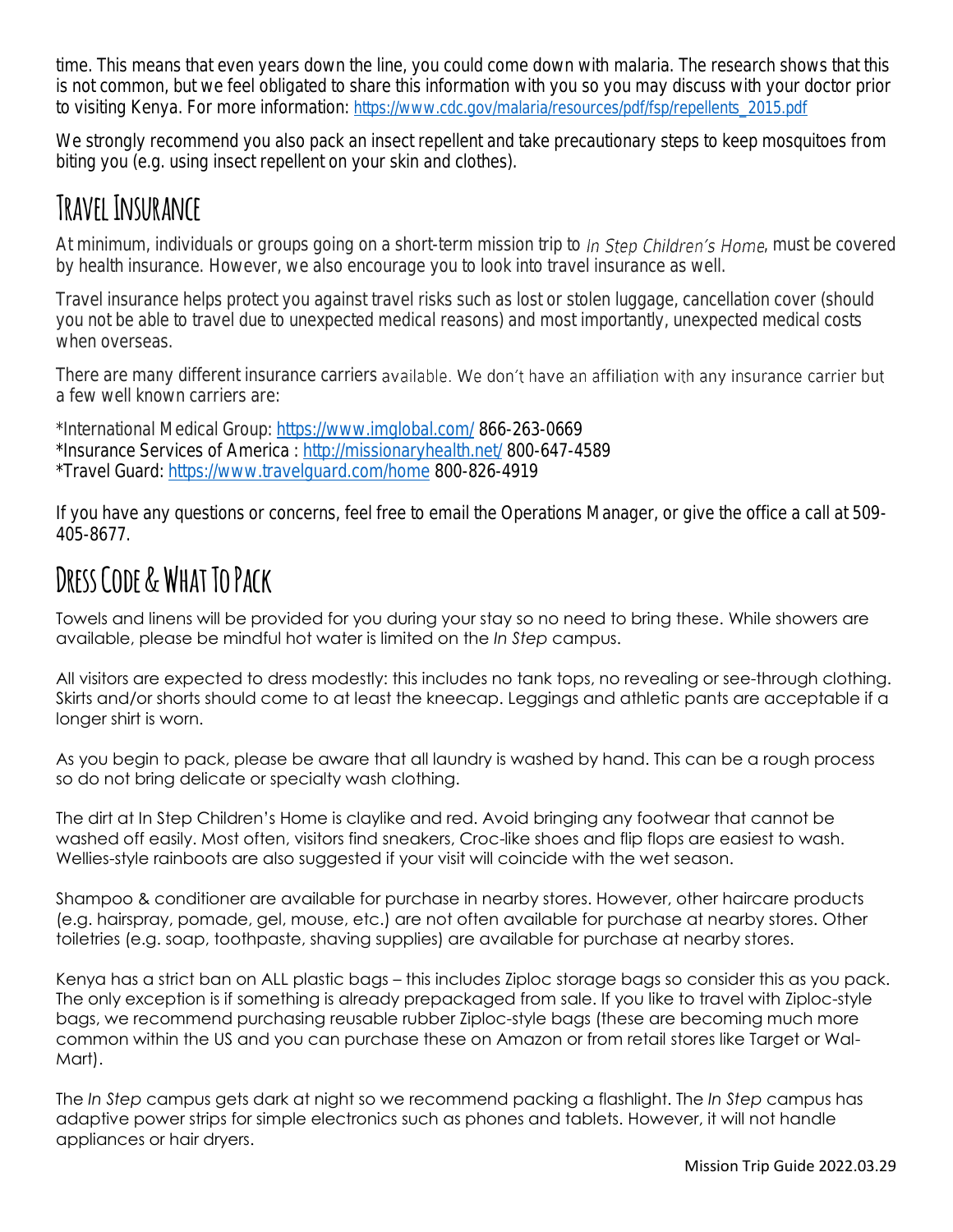For your comfort, you will need to travel with an adapter for electronics (e.g. chargers).

If you are wanting to bring a laptop on your trip, check with your airline to see if they allow laptops as carry-ons. If an airline does not allow laptops as a carry-on and requires laptops to be checked as luggage, we strongly recommend reconsider bringing a laptop. **We also strongly recommend you not to bring any jewelry or other valuables.**

Please check with Carla or Jeff if you would like to bring items or treats (e.g. stickers, candy etc.) for the kids and staff.